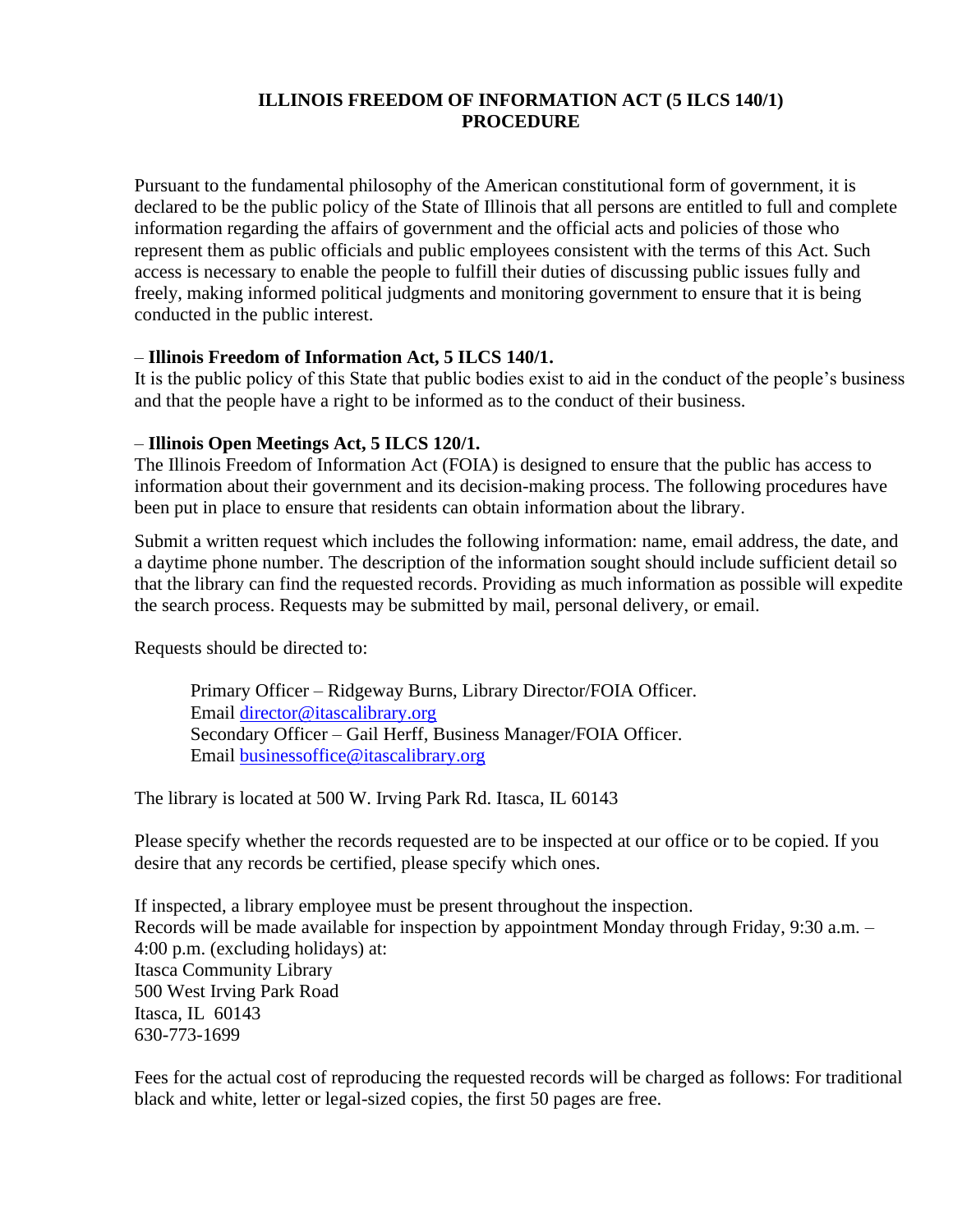Additional pages are  $10¢$  each. Color copies on letter or legal-sized paper are  $50¢$  each.

For abnormal size copies the actual cost of photocopying will be charged. If the requested records are provided in electronic format, the actual cost of the media used to store the records (disc, drive, etc.) will be charged.

The requestor will be notified in advance of the fees and must pay any fees before the records are released.

The office will respond to a written request within 5 business days of receipt of the request. An extension of an additional 5 business days, as allowed by statute, may be necessary to properly respond. If such an extension is necessary, the library will notify the requestor in writing of the statutory reasons for the extension and when the requested information will be produced.

A "business day" is a regular day of the week (Monday through Friday). Saturdays, Sundays and state holidays are not business days and cannot be counted in the 5 day time period.

If a request is denied, the requestor will be informed in writing. The denial letter must be in writing and reference a specific legal reason under FOIA to justify the non-disclosure. The denial also must inform the requestor of the right to seek review of the issue by the Attorney General's Public Access Counselor, as well as the right to seek judicial review by filing a court case.

If the library intends to deny a request under the "invasion of privacy" or "preliminary draft" exemptions, it must notify the Public Access Counselor and seek pre-approval before denying the request.

## **Certain types of information maintained by the library are exempt from inspection and copying pursuant to statute. These include:**

A. Private information – unique identifiers such as an individual's social security number, medical records, personal financial information, etc.

B. Personal information that, if disclosed, would constitute a clearly unwarranted invasion of personal privacy.

C. Law enforcement records that, if disclosed, would interfere with a pending or contemplated proceeding or that would disclose the identity of a confidential source.

D. Information that, if disclosed, might endanger anyone's life or physical safety.

E. Preliminary drafts or notes in which opinions are expressed or policies are formulated, unless the record is publicly cited and identified by the head of the public body.

F. Business trade secrets or commercial or financial information that is proprietary, privileged or confidential and disclosure would cause competitive harm to the person or business.

G. Proposals and bids for any contract, until a final selection is made.

H. Requests that are "unduly burdensome."